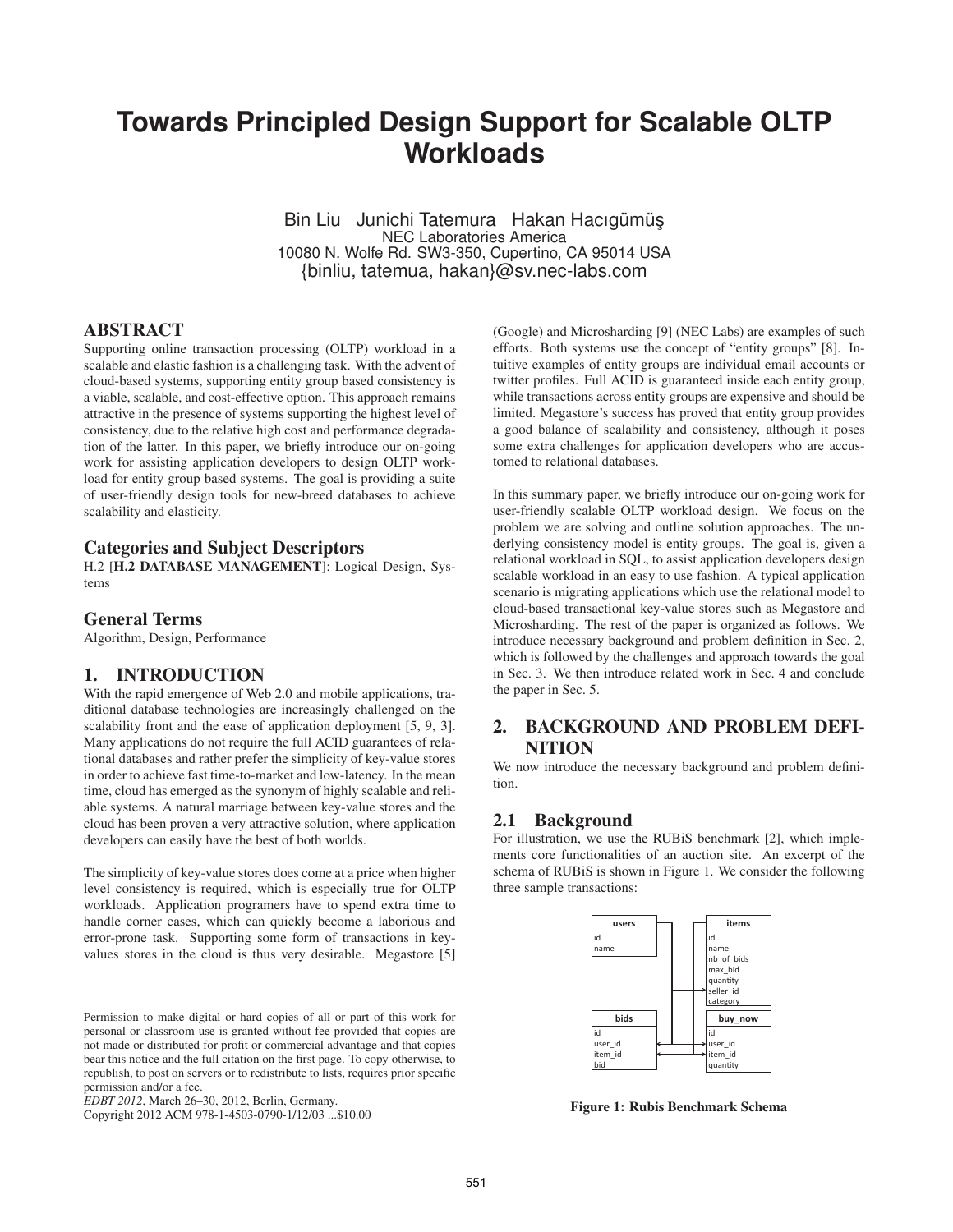- Bidding (T1): Insert a new tuple into *bids* and update the corresponding *items* as follows: increment the number of bids and update the maximum bid if the new bid is the current maximum. This requires joining table *items* with *bids*.
- View User Items (T2): Retrieve all items offered by a user given her name. This requires joining table *users* with *items*.
- View User Bids (T3): Retrieve all the active bids (including items information) done by the user given a user id. This requires joining table *users* with *bids*, and *items* with *bids*.



Figure 2: Rubis Benchmark Schema Graph



Figure 3: Sample Transaction Graphs

We can model the schema as a directed *schema graph*, where each node represents a relation, and an edge from node *A* to node *B* means that *B* has a foreign-key from *A*. The schema graph for Rubis benchmark is shown in Figure 2. If we consider only equi-joins based on foreign-key references (which are the vast majority of joins in OLTP workloads), each query (template) can also be modeled as a *query graph*, which is a sub-graph of the schema graph: the relations accessed by the query are nodes, and the joins performed by the query are edges. Since a transaction (template) consists of a set of queries that relate with each other, we can model the set of data touched by a transaction similarly as for a query. Thus we can model a transaction as a graph, which we call a *transaction graph*. The transaction graphs for the three sample transactions are shown in Figure 3. The workload is then modeled as a set of transaction graphs.

#### 2.2 Transaction Class Design

*Transaction Class* (*TC*) was introduced in Microsharding [9] as a way to *declaratively* specify entity groups. We re-introduce it here due to its immediate relevance to the work that follows. TC defines a logical scope of the data where serializability must be maintained. For example, transaction T1 (bidding) updates relation *bids* and *items*, and we can create a transaction class as follows:

CREATE TRANSACTION CLASS TC1 AS items BY (id), bids BY (item\_id);

By creating transaction class TC1, we classify the records of *items* and *bids* together into non-overlapping groups by the value of *items* id (primary key) and *bids* item\_id (which is a foreign key from items). Consistency is fully guaranteed for transactions inside each group. We say transaction T1 is executed *under* TC1 when we mean that T1 has the ACID guarantees provided by TC1.

A transaction class design is given as a set of TCs. Our goal is to provide a principled support for the developer to choose a set of TCs that gives desirable trade-off between consistency and scalability.

We now introduce four properties of a transaction class and a transaction class design. First we discuss properties that are required for a valid design in order to generate mutually disjoint entity groups.

Valid class: For a TC to be *valid*, its definition must not contain two foreign-key references that end at the same relation. For example, for transaction T3, we cannot define a TC with relations *items*, *users*, and *bids*. This is because, in the presence of one-to-many relationship from *users* to *bids* and many-to-one relationship from *bids* to *items*, there is no valid way to partition relation *bids* in a non-overlapping fashion together with the other two relations. In graph terms, we cannot have a TC graph containing two join edges with the same destination. To avoid invalid TC specification, the syntax of a TC statement allows only one key for each relation.

Valid design: A valid transaction class design is a set of valid TCs with *exclusivity*, which means that a relation can be included in only one TC at the same time. Otherwise, entity groups will not be mutually disjoint. For example, both T1 and T2 access relation *items*. The best possible TC for T2 would be:

CREATE TRANSACTION CLASS TC2 AS users BY (id), items BY (seller\_id);

TC1 and TC2 cannot be in the same time design due to overlap on *items*, and hence we must decide whether TC1 or TC2 gets *items*. Suppose TC1 stays intact, TC2 has to be modified to include only relation *users*, and transaction T2 will have no coverage over join (*users, items*).

The definition of TC can be modeled as a sub-graph of the schema graph. The graph for TC1 contains node *bids* and *items*, and there is an edge from *items* to *bids*, denoting the foreign-key based join. A valid TC is a tree where the direction of an edge from a parent to a child is consistent with the foreign-key relationship. A valid transaction class design can be modeled as a set of trees that is a subgraph of the schema graph. We call this graph a *design graph*.

Now we discuss properties that are desirable for a transaction class design.

Coverage: The above discussion illustrates that there may not be a valid design that can guarantee the ACID properties for all the transactions in a workload. We often need to compromise consistency guarantee by excluding relations that appear in a transaction out of the coverage of a TC. From the viewpoint of the ACID guarantees, we want to achieve a maximal *coverage* of transactions by a design. The degree of coverage is formally defined as the coverage for a transaction graph by a design graph. If we assign a weight to each join in a query, we can quantify the coverage of a design as the weighted sum of common edges of the design graph and transaction graph. If query has a join not covered by the TC, application developer has to write extra code to incorporate possible inconsistency.